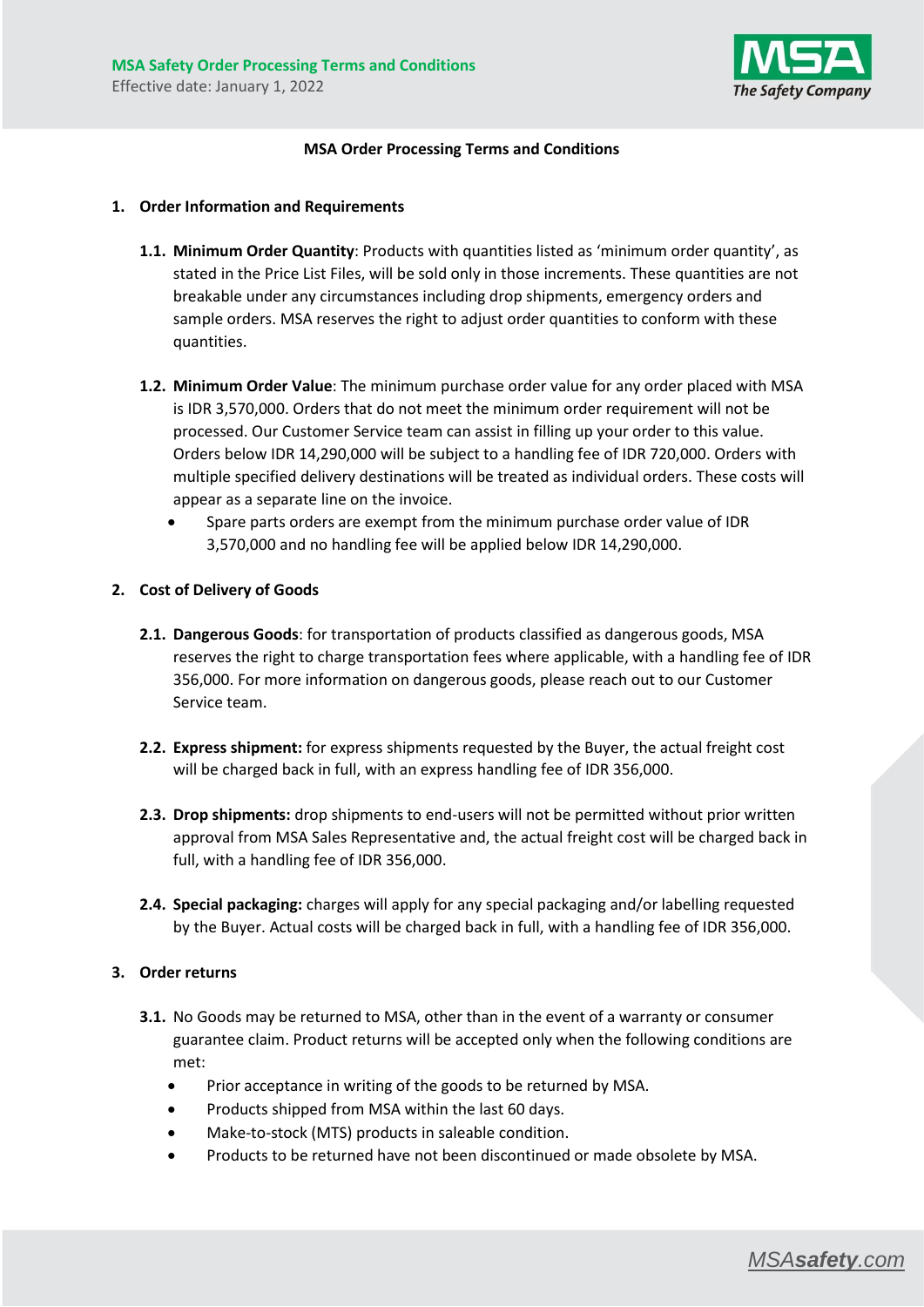

- Products to be returned do not have a shelf-life. This includes, but is not limited to: batteries, sensors, devices with sensors and batteries, test gas bottles, detector tubes, breathing filters, compressed air bottles and other products.
- Products to be returned are not specially configured for the customer (Make-to-order (MTO) products) and nor are they Non-Standard Items (including Assemble-to-order products) unless the return is due to an error made by MSA.
- **3.2. Fees:** the following charges will apply for returned products
	- **Restocking charge** MSA will impose a 15% restocking fee on each product returned unless the return is due to an MSA error or where alternative arrangements have been agreed between both parties. A minimum Restocking charge of IDR 430,000 will be applied to any transaction.
	- **Refurbishment charge**  a refurbishment charge, in addition to a restocking charge, may be imposed to bring the material to its original specification. The charge will be based on the cost of materials and labour incurred to bring material to original specification compliance. The total cost will be communicated to the customer in advance.
	- **Transportation charge**  the cost of the return delivery is paid by the customer.

# **3.3. Return of products from MSA shipping error**

For products that are returned as a result of an error made by MSA i.e., incorrect part number, incorrect quantity, incorrect product, or duplicate shipment, the following applies:

- No restocking charge will be imposed.
- No transportation charges will be imposed.
- 100% credit will be issued if MSA is notified within 7 days after receipt of the product(s) at the place of delivery.
- **4. Order cancellations**: Orders, once acknowledged by MSA, may not be cancelled without explicit written authorization by MSA. If and when authorized, the following cancellation fees apply:
	- **4.1.** Make-to-stock (MTS) Products 15% of the value.
	- **4.2.** Make-to-order (MTO) Products and Non-Standard Items (including ATO products) 100% of the value.
	- **4.3.** Services:
		- $\bullet$  Before dispatch  $-15\%$  of the total value of the service order.
		- After dispatch 100% of the total value of the service order.

This Order Cancellation policy applies when the Customer cancels all or part of an order after order confirmation from MSA but before shipment of goods or execution of service. Orders cancelled after processing will be treated as a 'Return' with all applicable fees. Order cancellations for Make-toorder products, where production has started, will be treated as a 'Return' with all applicable fees.

More information available here*: <https://id.msasafety.com/legalnotices>*